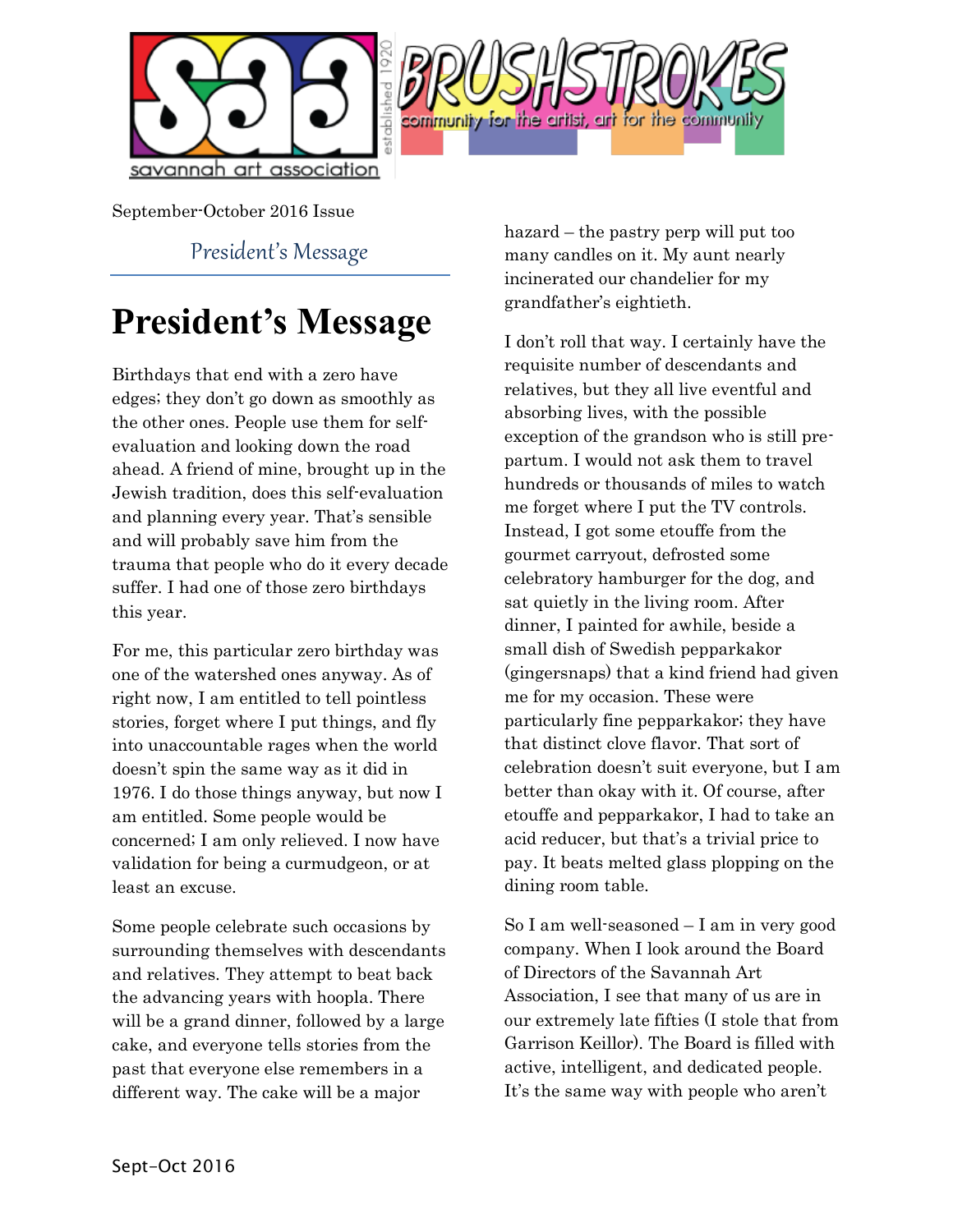

on the Board, but contribute mightily anyway.

But now that I am well-seasoned, I tire easily, I have multiple other concerns, and I really do forget things. They may have the same problems. The Savannah Art Association has been around since 1920. Over the years, it has had several incarnations, from being a major player in Savannah's cultural life to being run from the trunk of the President's car. I drive a truck and have no trunk. Fortunately, we aren't there now.

But we need new hands and we need new ideas even more, and maybe even new skills. I love new ideas, but the dog hasn't been walked yet, and my back is achy again, and I can't seem to mix the right shade of brown I need for the watercolor I'm working on. New ideas don't always occur to me. You hear from us often enough about new hands and new ideas. That's why (now where did I put that period? It was here a second ago; oh, there it is.

Ed

### SAA PAG

The Savannah Art Association Plein Air Group that is PAG. We have formed a small group and would like all who are interested in joining us for a little adventure in painting outdoors to join us whenever you can. There is no cost. This summer we plan to meet the first and third Thursday and using the following Friday as a rain date. It is now on our calendar. The locations will vary, we are open for suggestions. August 18 we will meet in Daffin Park at 10 am. Victory Drive and Waters Avenue. Bring your water and snacks. Sometimes we go to lunch afterwards … see you there.

Beginning in September we will go back to Mondays for PAG.

#### CALENDER Sept-October

#### September

1 Airport Show New show up, old show down. 10 a.m. The theme for this show is "Doors and Windows', prizes will be awarded, it is a judged show, the entry fee is \$10 per piece entered. Email Barbara Gentry, bgentry@comcast.net, with your information, title, medium, size and price.

1 TACA Show. Entries are due at 3 p.m., there is no theme for this show. TACA Fushion Japanese Restaurant on Oglethorpe Ave. and Price Street. No entry fee. Wall art only. Email Margie Sone Gravina with your label information: margiesone@hotmail.com.

# 6 PAG meets at Sheldon Church. [Old](http://www.sciway.net/sc-photos/beaufort-county/old-sheldon-church.html)  [Sheldon Church Ruins](http://www.sciway.net/sc-photos/beaufort-county/old-sheldon-church.html)

GPS Address is:

[Old Sheldon Church Rd, Yemassee, SC](https://www.bing.com/local?lid=YN873x15715540646062414638&id=YN873x15715540646062414638&q=Old+Sheldon+Church+Ruins&name=Old+Sheldon+Church+Ruins&cp=32.6767807006836%7e-80.8384780883789&ppois=32.6767807006836_-80.8384780883789_Old+Sheldon+Church+Ruins&FORM=SNAPST)  [29945](https://www.bing.com/local?lid=YN873x15715540646062414638&id=YN873x15715540646062414638&q=Old+Sheldon+Church+Ruins&name=Old+Sheldon+Church+Ruins&cp=32.6767807006836%7e-80.8384780883789&ppois=32.6767807006836_-80.8384780883789_Old+Sheldon+Church+Ruins&FORM=SNAPST)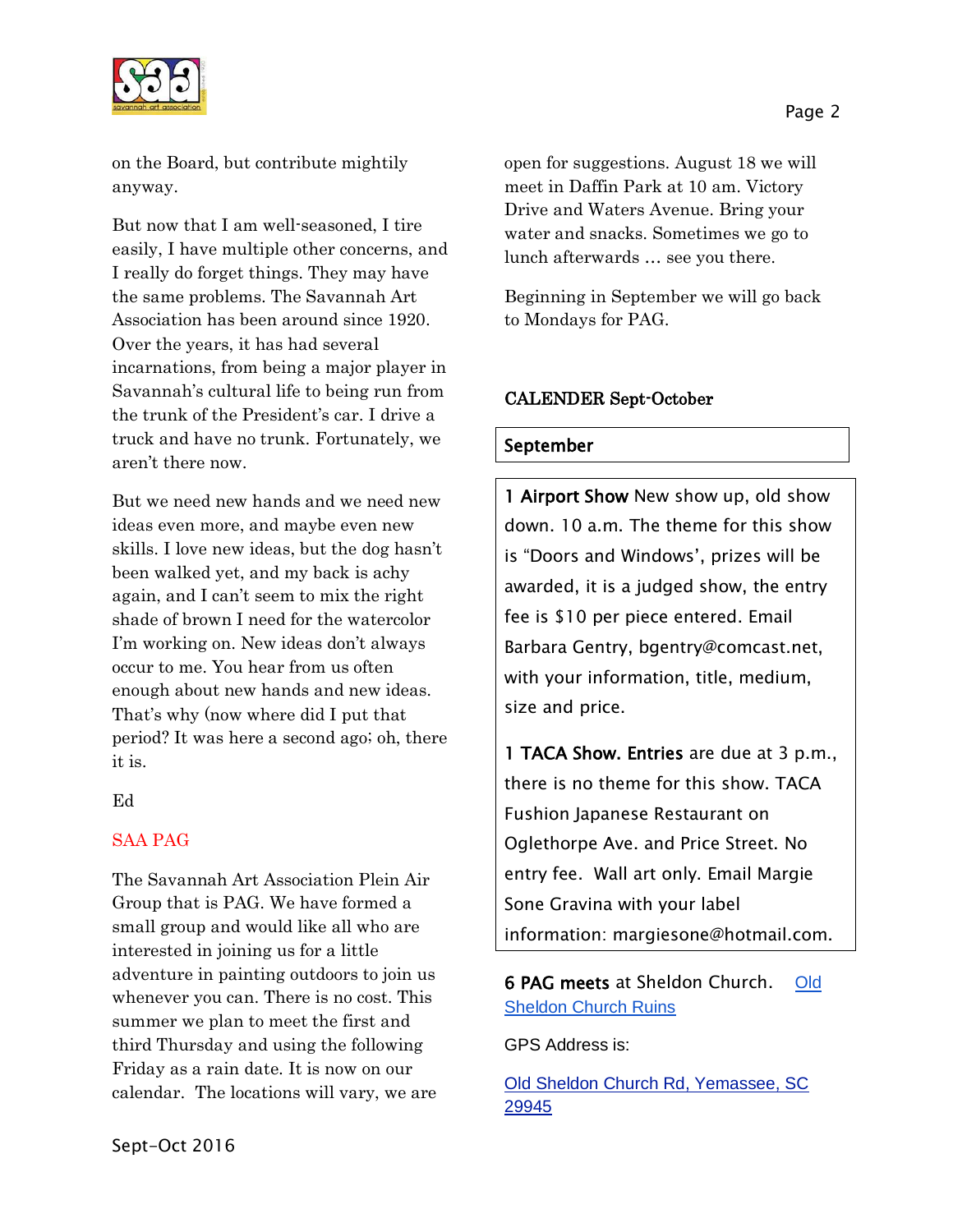### Page 3

From the north on Interstate 95, take Exit 38 (S.C. 68) toward Yemassee. This turns into Castle Hall Road. Make a slight left onto Old Sheldon Church Road from there. The site will be about five and a half miles down that road. There is parking directly across the road. From **Hilton Head**, you can take the scenic route up S.C. 170 and U.S. 21. You will follow U.S. 21 through a traffic circle then make a quick right onto Old Sheldon Church Road. The site is about a mile and a half up the road.

Old Sheldon Church is located on Old Sheldon Church Road between Gardens Corner and Yemassee. From Beaufort, follow US 21 North, as you approach the intersection of US 17 at Gardens Corner, bear left, continue through the stop sign and go about 1/4 mile. Turn right onto Sheldon Church Road, which is directly across from Bull Point Plantation. Go about two miles and you'll see the ruins on the right side of the road with parking directly across the street.

#### Sept continued

8,9,10 SHARON SASSEEN WORKSHOP Taking the Mystique out of Abstract. 9 am-4:30 pm Cost \$250. Call 912-232- 7731 to register.

7 SAA BOD MEETING 5 P.M in The Woods.

9 Reception and General Meeting at the TACA show. 6 p.m.

17 PLAYSHOP 10 AM GENERATION ONE Frances Mills watercolor workshop. 10 am til 1 p.m. Cost \$15.

19 PAG MEETS 10 am FT.Pulaski, GA on Cockspur Island, GA (Tybee)



 21 AIRPORT SHOW RECEPTION 7 P.M. prizes awarded.

## **OCTOBER**

1 Hang Show at Dick Blick 11 a.m. Theme "Dazzle Me", e mail Margie Sone Gravina at [margiesone@hotmail.com.](mailto:margiesone@hotmail.com) With your label information by September 24th. Title, Medium,Price, and size. They will come down October 30.

5 SAA BOD meeting 5 p,m, The Woods

8 Playshop with member Roberta Caastor "Composition" at Generation One 11:30 til 1. Cost \$15.

10 PAG meets Ft McAlister, Richmond Hill, Ga. 10 am.

11 SAA General Meeting location The Woods 7364C Hodgson Memorial Drive,5:30 pm Come and watch Beverly Baines demonstrate painting on tile with alcohol inks. Cook books and raffle tickets will be available for purchase.

### SAVANNAH PAINT OUT 2016

13 Free Holbein Demo at the Jepson from 11 until 12:30 Break for lunch.

1:30 to 4 p.m. Painting Workshop with Spencer Meagher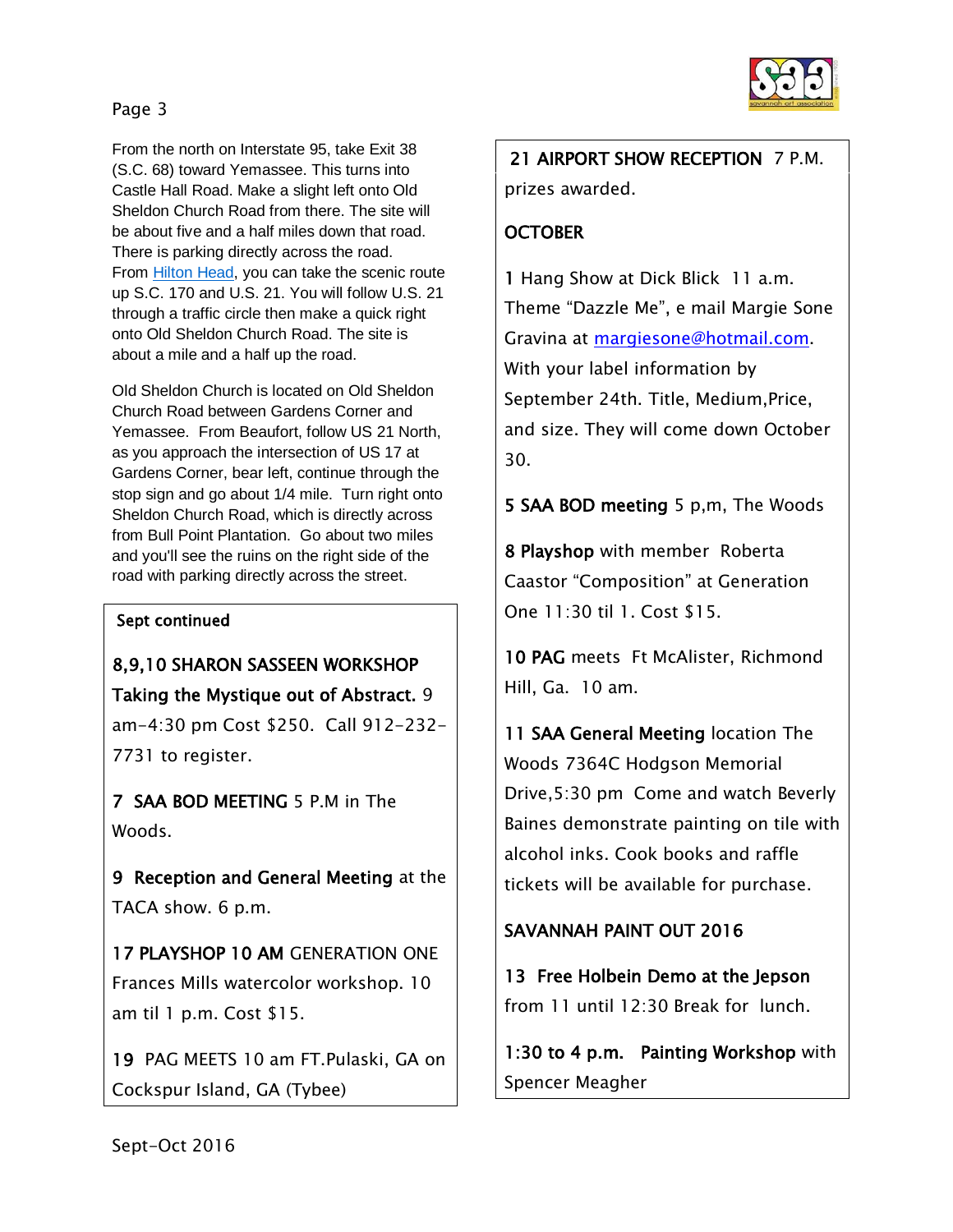

# 14 Quick Draw at Fort Pulaski 9 am

registration \$20 Includes park entrance, lunch, judging. Reservation required by October 7th. From 10 til 12 PAINT. 12- 1 lunch Awards: 1st place \$100 plus 2 night stay at Dresser Palmer Bed and Breakfast in historic downtown Savannah, 2nd place \$50, Third place \$25.

# 15 Paint Out Location Chippewa Square

Registration is from 7-8 am \$30. Paint from 8 until 12. Turn in paintings at 12. Ready to hang Judging will be from 1 until 2:30. Paintings will be on Display from 1 til 4 pm. They are then moved to the SAA Gallery, where they will be on display and for sale. A reception will take place from 5-8 p.m. The Raffle Drawing will take place at 6 p.m.

Awards: First Place \$500.

Second Place \$300.

Third Place \$200.

Two Honorable Mentions \$50 each.

16 Paint out Display at SAA Gallery from 10 am until 4 pm

24 PAG meets at Forsyth Park, Savannah, GA 10 a.m.

# .Miniatures –News in Brief

Our next change-out of art at the airport will be 10:00 A.M., Thursday, Sept. 1. The theme for the new show will be "Doors and Windows". You have the rest of August to get something ready or pull out something you already have. This will be a judged show with cash prizes so there will be an entry fee of \$10 per piece entered. The reception for this show will be 6:00, Wednesday, Sept. 21.

### Barbara Gentry, SAA Secretary

#### HELP!!!

Saturdays on River Street will resume if we get a volunteer. We need a volunteer to organize and manage the River Street Shows. Call 232-7731 to volunteer.

**PLAYSHOPS 2016.** If you would like to give a 5 or 6 hour workshop please call 232-7731, or if you would like to have one given in a particular art area, call.

#### Welcome to Our newest Members:

Rocklan Beavers Patricia de Wilde Mary Beth Whitecotton Joy Dunigan Raquel Dyson (student) Cheryl Martin Chelsea Maze

### New and not new…

Call to volunteer 232-7731. We need help with fundraising, working on River